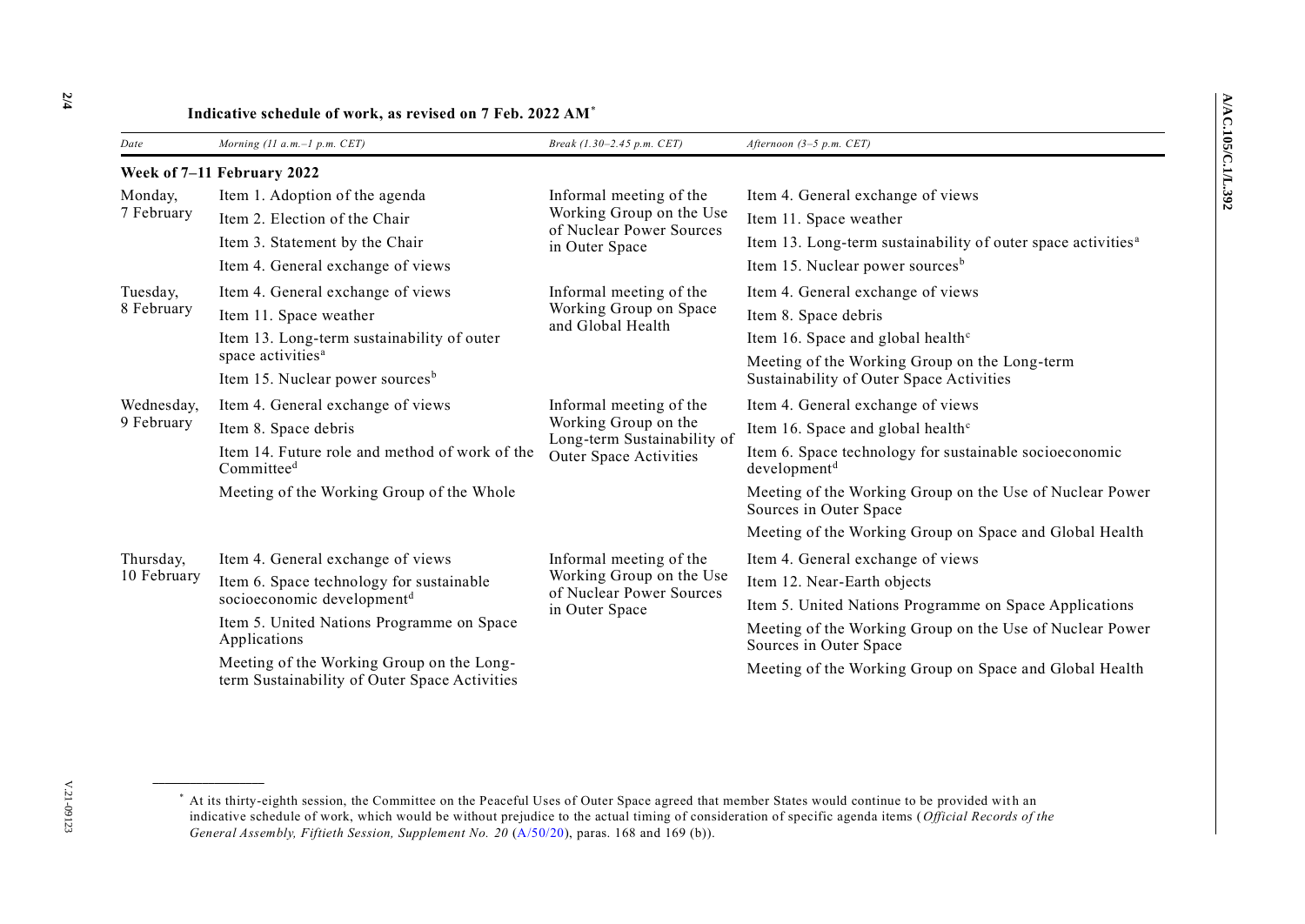| Date                      | Morning (11 a.m. $-1$ p.m. CET)                                                                | Break (1.30-2.45 p.m. CET)                                                                                      | Afternoon $(3-5 p.m. CET)$                                                                                 |
|---------------------------|------------------------------------------------------------------------------------------------|-----------------------------------------------------------------------------------------------------------------|------------------------------------------------------------------------------------------------------------|
| Friday,<br>11 February    | Item 4. General exchange of views                                                              | Informal meeting of the<br>Working Group on Space<br>and Global Health                                          | Item 4. General exchange of views                                                                          |
|                           | Item 12. Near-Earth objects                                                                    |                                                                                                                 | Item 9. Disaster management support                                                                        |
|                           | Item 9. Disaster management support                                                            |                                                                                                                 | Item 10. Global navigation satellite systems                                                               |
|                           | Meeting of the Working Group on the Long-<br>term Sustainability of Outer Space Activities     |                                                                                                                 | Meeting of the Working Group on the Use of Nuclear Power<br>Sources in Outer Space                         |
|                           |                                                                                                |                                                                                                                 | Meeting of the Working Group on Space and Global Health                                                    |
|                           | Week of 14–18 February 2022                                                                    |                                                                                                                 |                                                                                                            |
| Monday,<br>14 February    | Item 4. General exchange of views                                                              | Informal meeting of the<br>Working Group on the<br>Long-term Sustainability of<br><b>Outer Space Activities</b> | Item 4. General exchange of views                                                                          |
|                           | Item 10. Global navigation satellite systems                                                   |                                                                                                                 | Item 17. Geostationary orbit                                                                               |
|                           | Item 7. Remote sensing                                                                         |                                                                                                                 | Item 19. Draft provisional agenda for the sixtieth session of                                              |
|                           | Item 18. Dark and quiet skies                                                                  |                                                                                                                 | the Subcommittee <sup>d</sup>                                                                              |
|                           | Meeting of the Working Group of the Whole                                                      |                                                                                                                 | Item 14. Future role and method of work of the Committee <sup>d</sup>                                      |
|                           |                                                                                                |                                                                                                                 | Item 18. Dark and quiet skies                                                                              |
| Tuesday,                  | Item 7. Remote sensing                                                                         |                                                                                                                 | Industry symposium organized by the Office for Outer Space<br>Affairs on the topic of dark and quiet skies |
| 15 February               | Item 17. Geostationary orbit                                                                   |                                                                                                                 |                                                                                                            |
|                           | Item 19. Draft provisional agenda for the<br>sixtieth session of the Subcommittee <sup>d</sup> |                                                                                                                 |                                                                                                            |
|                           | Meeting of the Working Group on the Long-<br>term Sustainability of Outer Space Activities     |                                                                                                                 |                                                                                                            |
| Wednesday,<br>16 February | Adoption of the report of the Working Group                                                    |                                                                                                                 | Adoption of the report of the Working Group of the Whole                                                   |
|                           | on the Use of Nuclear Power Sources in Outer<br>Space                                          |                                                                                                                 | Adoption of the report of the Working Group on the Long-<br>term Sustainability of Outer Space Activities  |
|                           | Adoption of the report of the Working Group<br>on Space and Global Health                      |                                                                                                                 |                                                                                                            |
| Thursday,<br>17 February  | Item 20. Report to the Committee                                                               |                                                                                                                 | Item 20. Report to the Committee                                                                           |
| Friday,<br>18 February    | Item 20. Report to the Committee                                                               |                                                                                                                 | Item 20. Report to the Committee                                                                           |

<sup>a</sup> The Working Group on the Long-term Sustainability of Outer Space Activities, to be reconvened pursuant to paragraph 11 of General Assembly resolution 76/76, will meet during the session for its consideration of item 13. The Subcommittee will resume its consideration of the item on Wednesday, 16 February, in order to endorse the report of the Working Group.